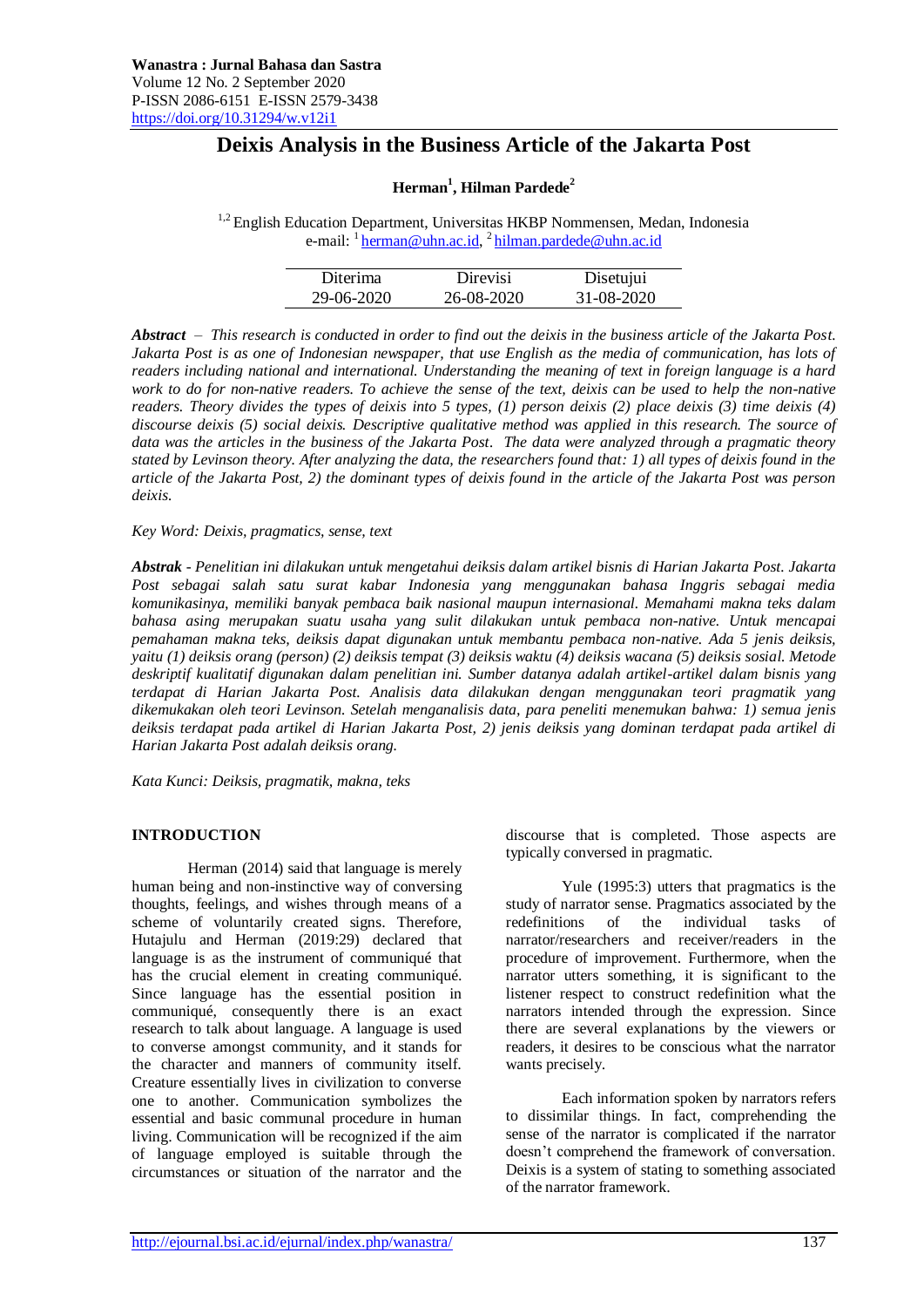Levinson (1983:54) defines that fundamentally deixis unease the ways wherein language instruct or grammatical elements of the framework of expression or communication event, and in consequence as well unease customs wherein the understanding of expression depends on the analysis of that framework of expression. Additionally, deixis refers to something in present moment, place, and context of narrator and listener via expression. According to Levinson (1983:65), conventionally dietic term is alienated into five aspects. They are person, place, time, discourse, and social deixis. The five deixis count on the understanding of narrators and communication allies who are in the identical circumstance. Communication can be done through newspaper, radio, television, and so on. Communication can be categorized to be successful if the information whether spoken or written if the addressee/listener/reader can get the context of the information. Readers are always having problem to get the sense of the information through text because of the text is written in foreign language, English. Jakarta Post is one of the media in Indonesia provides the information through text in English. English is as a foreign language in Indonesia. As non-native readers, comprehending the sense of the text is not easy. Deixis is used to interpreter referring of expressions depends on the background expression. It means that it will be better if the reader comprehend deixis to determine the sense in a text.

Wahyudi (2014) in his research entitled Pragmatics Study on Deixis in the Jakarta Post Editorial explained about problems from the readers too. He discussed about the lack of ability from the readers of newspaper to classify the referents of *I, you, us, this, afternoon or tomorrow.* They comprehend how the first three and the last two are associated to one another since the referent of 'I' is part of the referent of 'us' and the time sequence of "*this afternoon* and *tomorrow*" the meaning depends to several extent on the context wherein it arises but deitics can only be construed through their context.

From the importance of deixis and problems stated with the reference of the previous research above, the researchers decided to conduct a research a research in articles of the Jakarta Post. In the articles, there are types of deixis that used by author to help the reader to understand the text. Deixis is used to interpreter referring of expressions depends on the context utterance. It means that it will be better if the addressee recognize deixis to determine the sense in a text.

In this paper, the researchers will make a research of analyzing deixis in the business articles of the Jakarta Post. The researchers focused on five types of deixis based on theory of Levinson to make

the readers getting information about who are the speaker and the hearer, where, and when the events take place to make them comprehend the text. For that reason, the researcher makes further analysis of pragmatics especially in deixis. It is hoped that this research will give contribution for the readers of article and also for the teacher and students who study the pragmatics especially in deixis.

# **RESEARCH METHODOLOGY**

In this paper, this research was carried out in descriptive qualitative research. Sudaryanto (1993:62) defines that descriptive research is a research completed exclusively based on the truth. Hence, Creswell (2011:4) as cited in Pasaribu, Herman and Hutahaean (2020:15) stated that qualitative research is a research for exploring and comprehend the meaning individuals or groups a scribe to social or human problem. It means that this research concerned with the research data that does not contain the statistics, but in the shape of words<br>and phrases. Referring to the previous and phrases. Referring to the argumentation, it can be incidental that descriptive qualitative research is a research completed through truth to attain the research goal to obtain the data in the shape of words and phrases.

# **Data Source**

The source of data in this research was the article in the Jakarta post selected especially the business article. There are five business articles to be chosen in order to be used as the data in this research. This business articles were chosen because of the business articles contain some deitic words and their contexts the type and references of deixis.

# **Technique of Data Collection**

The researchers used documentation method to collect the data. the documentation method follows some steps such as:

- a) Searching the data
- b) Collecting the data
- c) Reading the data and,
- d) Observing the data
- e) Taking the data and presenting them in data display, and
- f) Drawing and finding conclusions

# **Technique of Data Analysis**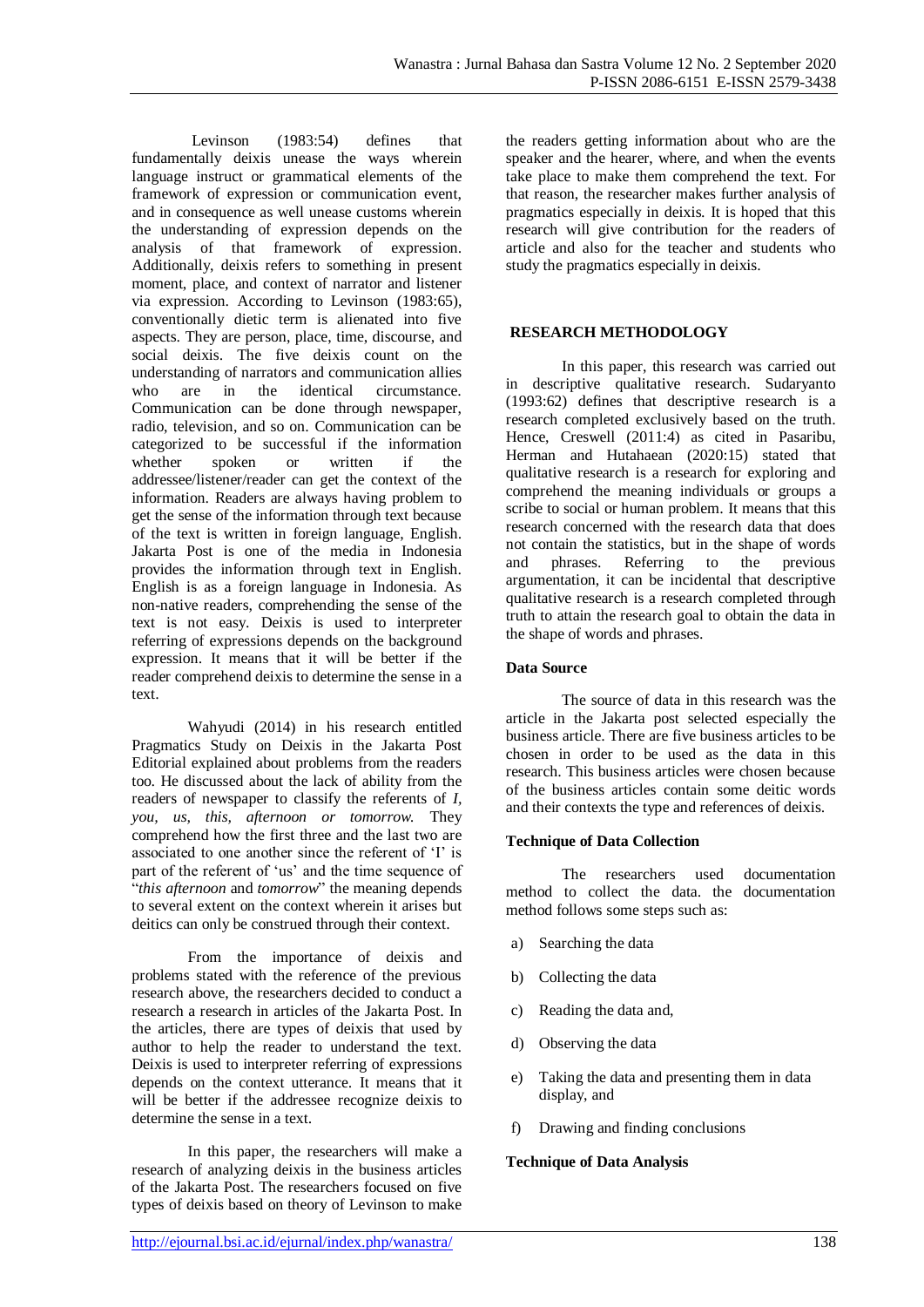<u>TITLE</u>

After getting the data, the researchers used some steps in analyzing the data as following:

- a. Describing the types of deixis (person deixis, time deixis, place deixis, discourse deixis and social deixis ) based on the Levinson's theory
- b. Analyzing the business article of the Jakarta Post
- c. Finding the deixis used in the business article of the Jakarta Post.
- d. Drawing conclusions on the results of analysis.

# **Triangulation**

The validity of a research can be seen by triangulation. Denzin (1978) in Unaids (2010:14) stated that data triangulation is the apply of a diversity of data sources, as well as time, space and persons, in a research. Hence, Denzin (1978) in Unaids (2010:219) acknowledged four basic kinds of triangulation: (1) data triangulation: the use of multiple data sources in a single study; (2) investigator triangulation: the use of multiple investigator/ researchers to study a particular phenomenon; (3) theory triangulation: the use of multiple perspectives to interpret the results of a study, and (4), methodological triangulation: the use of multiple methods to conduct a study. This research was conducted by using are data triangulation for this research attempted to check the validity of the data (types of deixis) within the source data of the research (articles in the Jakarta Post).

# **FINDING AND DISCUSSION**

After analyzing the data, the researchers found in his research that all types of deixis found in the business article of the Jakarta Post. The types of deixis used are: person deixis, place deixis, time deixis, discourse deixis, social deixis.

After analyzing the data and results from the previous tables above, the researchers come to the total percentage that can be seen in the following table 1.

**Table 1. The total Percentage of the Types of Deixis in Each Article**

| <b>TITLE</b><br>OF                         | <b>TYPES OF DEIXIS</b> |                |     |         | <b>TOT</b> |    |
|--------------------------------------------|------------------------|----------------|-----|---------|------------|----|
| <b>ARTICL</b><br>E                         | Р.<br>D                | PL<br>.D       | T.D | D.<br>D | S.<br>D    | AL |
| Indonesia<br>inches<br>closer to<br>middle | 5                      | $\mathfrak{D}$ | 2   | っ       |            |    |

| N                | 11.LLC<br>OF                                                     | <b>TYPES OF DEIXIS</b> |              |                |                     |                | <b>TOT</b>  |
|------------------|------------------------------------------------------------------|------------------------|--------------|----------------|---------------------|----------------|-------------|
| $\mathbf 0$      | <b>ARTICL</b><br>E                                               | Р.<br>D                | PL<br>.D     | T.D            | D.<br>D             | S.<br>D        | AL          |
|                  | income<br>trap:<br>experts                                       |                        |              |                |                     |                |             |
| 2.               | Major<br>overhaul<br>to ease<br>business                         | 6                      | 1            | $\overline{2}$ | 3                   | $\overline{c}$ | 14          |
| 3.               | Jokowi<br>urges<br>developm<br>ent of e-<br>commerce             | $\overline{10}$        | $\mathbf{1}$ | $\theta$       | $\mathbf{1}$        | $\mathbf{1}$   | 13          |
| $\overline{4}$ . | Palm-oil<br>levy could<br>be<br>extended<br>to rubber,<br>coffee | 6                      | $\mathbf{1}$ | $\overline{2}$ | $\theta$            | $\theta$       | 9           |
| 5.               | Jokowi<br>tells<br>Germans<br>Indonesia<br>means<br>business     | 6                      | $\theta$     | $\mathbf{1}$   | $\theta$            | 1              | 8           |
|                  | <b>TOTAL</b>                                                     | 33                     | 5            | 7              | 6                   | $\overline{4}$ | 55          |
|                  | <b>PERCEN</b><br><b>TAGE</b>                                     | 60<br>$\%$             | 10<br>$\%$   | 12,<br>7%      | 11<br>$\frac{0}{6}$ | 7,2<br>$\%$    | 100<br>$\%$ |

### **The dominant type of deixis found in the business article of the Jakarta Post**

After analyzing the data above, the researchers found that the dominant type of deixis used in the business article of the Jakarta Post is person deixis. There are 33 of person deixis (60%) found from the whole article of the Jakarta Post. It can be seen from the table of result analysis in each article in the finding of the research. The next dominant in the business article of the Jakarta Post is time deixis. There are 7 time deixis (12,7%) found from the whole article of the Jakarta Post.

# **Discussion**

Based on the finding above, the researchers inferred that there was a similarity with the findings from a previous research done by Wahyudi (2014) entitled Pragmatics Study on Deixis in the Jakarta Post Editorial. Theories used were the same by Levinson about Personal diexis, temporal deixis, spatial deixis, discourse dexis, and social deixis. The difference was lied on the combination theories from Levinson and Halliday and Hasan in Wahyudi's research. Halliday and Hasan theory (1975) cover referential devices that can create cohesion: anaphoric, cataphoric, and exophoric and three types of reference personal, demonstrative and comparative. Meanwhile, this research was only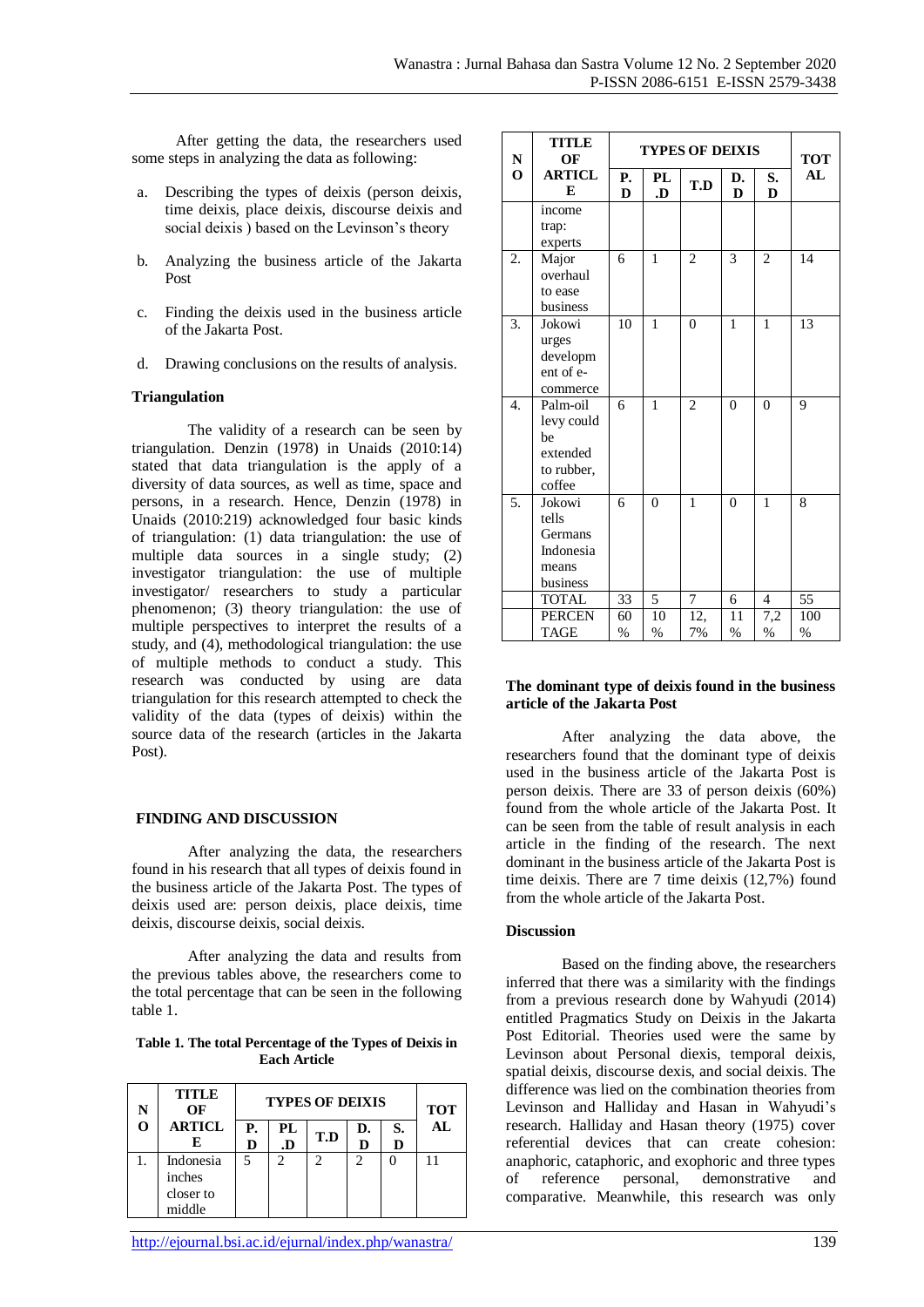done by using theory of Levinson. In short, the use of deixis can help listener/audience/readers in understanding the content or message from the text given.

Hence, the researchers also would like to present the types of deixis found in every article of the Jakarta Post. Below tables are the detail results after data analysis.

### **1. Type of deixis found in the business article of the Jakarta Post**

**Data 1 Type of deixis found in business article of the Jakarta Post entitled Indonesia inches closer to middle income trap: experts**

After analyzing the article, the researchers got the result below in table 2

#### **Table 2. Types of Deixis found in article entitled "Indonesia Inches Closer To Middle Income Trap: Experts"**

| No               | Type of deixis   | Total | Percentage |
|------------------|------------------|-------|------------|
|                  | Person deixis    |       | 45,4%      |
|                  | Place deixis     |       | 18,2%      |
| 3.               | Time deixis      |       | 18,2%      |
| 4.               | Discourse deixis |       | 18,2%      |
| $\overline{5}$ . | Social deixis    |       |            |
|                  |                  |       |            |

# **Data 2 Type of deixis found in business article Jakarta Post entitled Indonesia inches closer to middle income trap: experts**

After analyzing the article, the researchers got the result below in table 3

#### **Table 3. Types of Deixis found in article entitled "Indonesia Inches Closer To Middle Income Trap: Experts"**

| No | Type of deixis   | Total | Percentage |
|----|------------------|-------|------------|
|    | Person deixis    | 6     | 42,9%      |
| 2. | Place deixis     |       | 7.1%       |
| 3. | Time deixis      |       | 14,3%      |
|    | Discourse deixis | 3     | 21,4%      |
| 5. | Social deixis    | ി     | 14,3%      |
|    |                  |       |            |

# **Data 3 Type of deixis found in business article Jakarta Post entitled Jokowi urges development of e-commerce**

After analyzing the article, the researchers got the result below in table 4

**Table 4. Types of Deixis in article entitled "Jokowi Urges Development of E-Commerce"**

| No | Type of deixis   | Total | Percentage |
|----|------------------|-------|------------|
|    | Person deixis    | 10    | 76,9%      |
|    | Place deixis     |       | 7,7%       |
| 3. | Time deixis      |       |            |
|    | Discourse deixis |       | 7.7%       |
|    | Social deixis    |       | 7,7%       |
|    |                  |       |            |

# **Data 4 Type of deixis found in business article Jakarta Post entitled Palm-oil levy could be extended to rubber, coffee**

After analyzing the article, the researchers got the result below in table 5

#### **Table 5. Types of Deixis found in article entitled "Palm-oil Levy Could Be Extended To Rubber, Coffee"**

| No | Type of deixis   | Total | Percentage |
|----|------------------|-------|------------|
|    | Person deixis    |       | 66,7%      |
|    | Place deixis     |       | 11,1%      |
| 3. | Time deixis      |       | 22.2%      |
|    | Discourse deixis |       |            |
| 5. | Social deixis    |       |            |
|    |                  |       |            |

### **Data 5 Type of deixis found in business article Jakarta Post entitled Jokowi tells Germans Indonesia means business**

After analyzing the data, the researchers got the result below in table 6

| Table 6. Types of Deixis found in article entitled |
|----------------------------------------------------|
| Jokowi Tells Germans Indonesia Means               |
| <b>Business</b>                                    |

| No | Type of deixis   | Total | Percentage |
|----|------------------|-------|------------|
|    | Person deixis    |       | 75%        |
| 2. | Place deixis     |       |            |
| 3. | Time deixis      |       | 12,5%      |
|    | Discourse deixis |       |            |
| 5. | Social deixis    |       | 12,5%      |
|    |                  |       | 100%       |

# **CONCLUSION**

After describing an overview about the types of deixis and analyzing them in the business article of the Jakarta Post, some conclusions are drawn as the following:

1. Based on the each article, all types of deixis are found in the business article of the Jakarta Post, they are: person deixis, place deixis, time deixis, discourse deixis, social deixis.